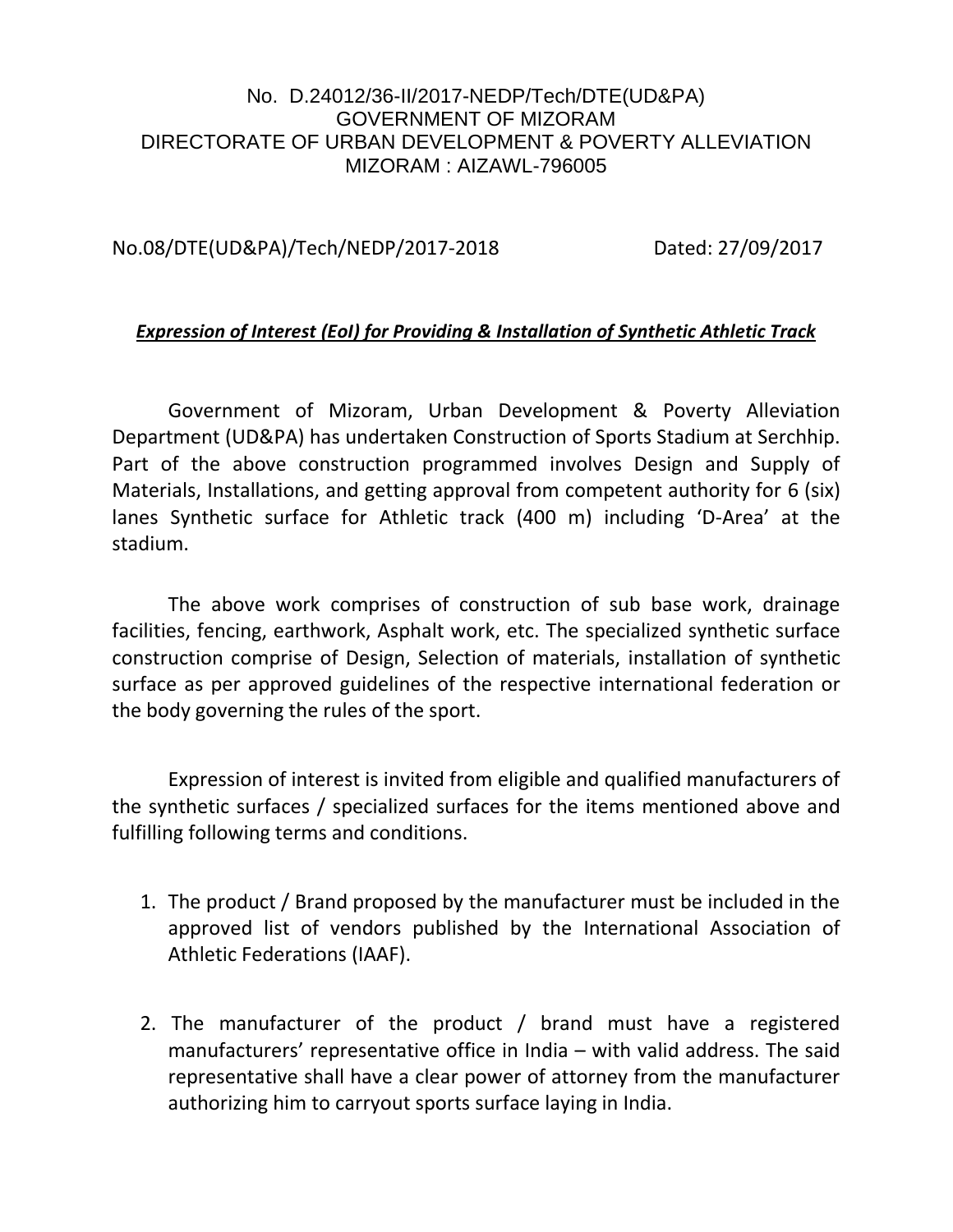- 3. The product / brand must have been installed in reputed Sports Organizations / National level institutes in India. They must have installed at least one such installation during the last 3 years.
- 4. The manufacturer must be able to undertake and organize the laying of Asphaltic base and allied civil construction work along with construction of the specialized surface.
- 5. The product / brand must be guaranteed for climate like heavy and prolonged monsoon period of Mizoram and ensuring long service life without deterioration due to climatic conditions.
- 6. The scope of the specialized surface is approximately quantified as follows.

| SI. |                                                                         | <b>Valid Approval</b>                                                        | Area  |
|-----|-------------------------------------------------------------------------|------------------------------------------------------------------------------|-------|
| No. | Type of Surface                                                         | required                                                                     | (sqm) |
|     | <b>Synthetic Surface</b><br><b>Athletic Track</b><br>including 'D-area' | International<br><b>Association of Athletic</b><br><b>Federations (IAAF)</b> | 5750  |

**REQUIREMENT OF SPORTS FLOORING FOR SERCHHIP STADIUM**

The letter of Expression of interest along with company profile, detailed scope of the work, *proposed commercial cost* and other supporting documents of completed project, financial capacity of the bidder, product and other specification etc. shall be submitted to the undersigned address on or before 2:00pm,  $17<sup>th</sup>$  October, 2017 and shall be opened on the same day @ 3:00 p.m

The bid must be accompanied by a bid security/earnest money deposit of Rs. 3.00 lakh in the form of Fixed Deposit Receipt (Term Deposit Receipt) / Demand Draft /Bank Guarantee of any Scheduled Bank duly pledged in favour of the Executive Engineer, UD&PA Dept, Aizawl-796005 is acceptable. Bid Security shall remain valid till Sixty Days.